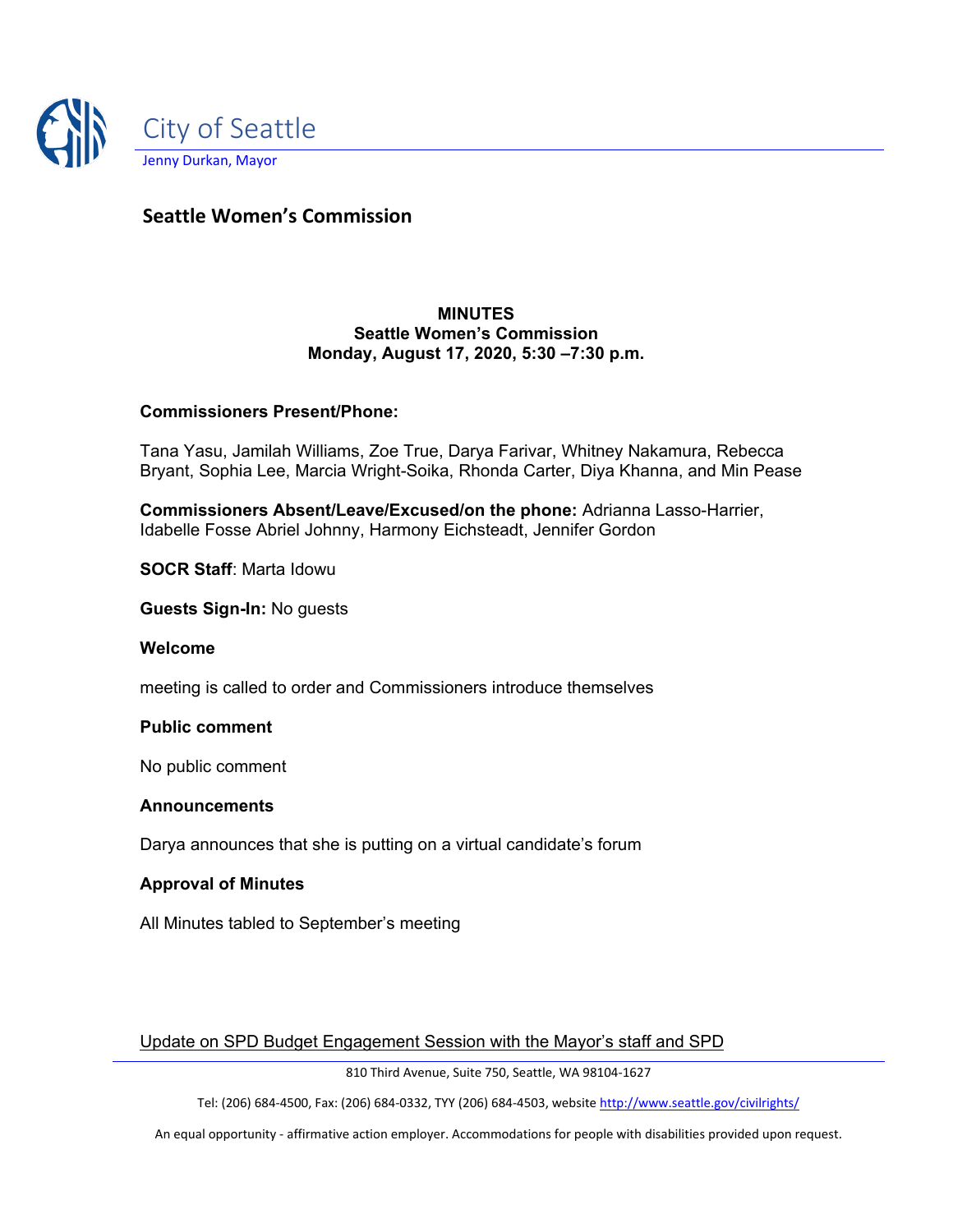- Sophia gives a general update on the SPD budget. Below are the items discussed:
	- o Budget Process (PowerPoint presentation)
	- o Covid-19 changes: changes due to Covid-19 as well as SPD budget changes
	- o 2020 revenue shortfalls in all areas except property taxes
	- $\circ$  \$125,000 short fall
	- o Explains how the budget is allocated
	- $\circ$  Large cuts illuminating hiring, reduction in overtime, training infrastructure and IT
- Plan for 2020
	- o 18% budget reduction
	- o Mayor's does not
	- o want to commit to a 50% reduction goal because she feels that it is not attainable.
	- $\circ$  Commissioners agree that they need to keep pushing for that goal of 50% and re-allocate funds to the community.
- Discussion about SPD Horses
	- o Horses will be cut from the budget and part of the 2021 18% reduction
	- o No reduction in the size of police officers. Another item to push back on.
- Discussion about Chief Carmen Best leaving and Chief Diaz will take her place and may be in the position for a while
- Community participatory process
	- o Learn as much as we can about the process
	- o Mayor's Office staff did ask for our feedback
	- o Should feel free to voice concerns of the community
	- o Mayor's Office trying to be accountable to the community
	- o Mayor's Office welcomes feedback from the community
- Process
	- $\circ$  Nice to have the opportunity to ask questions
	- o What does everyone think the next steps are?
	- o Did not really hear much on that
- Commissioners discuss process
	- o Like to see a focus on transgender issues
	- $\circ$  In support of women staying at the forefront and centering on women
	- o A list of Commissioners from last month's meeting is reviewed and several Commissioners agree to be a part of preparing a letter in response to the SPD budget and send it to the Mayor's Office. It was emphasized to get it to them sooner than later
	- o Motion is made to establish an ad hoc committee, to write and submit budget and policy changes to the 2021 budget. Motion is seconded. Motion passes unanimously.
- Resetting Commission priorities and work
	- o Commissioners go around and share their ideas of resetting their work and how it can be changed to meet the needs/capacity of their work given the times we are living in right now. Below are their thoughts: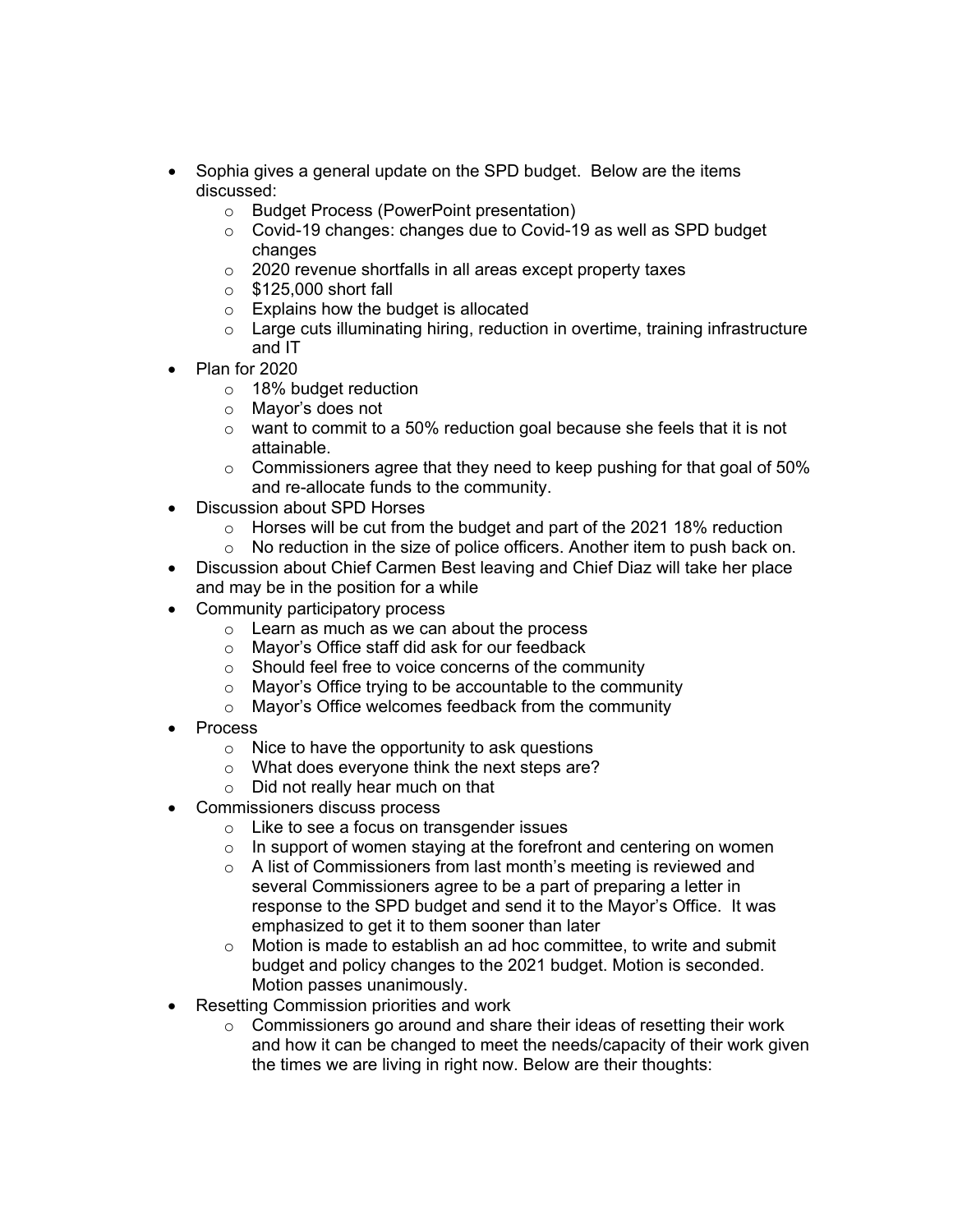- o Resetting Commission work.
- o Drop off in participation
- o Many are not engaged
- $\circ$  This is a critical moment and we want to make sure the Commission is strong like it was
- o There are things we cannot control
- $\circ$  There is frustration with the appointments and reappointments
- $\circ$  There is still time to do good work
- Mission statement and resources discussion
	- o Discussion about our mission
	- o Resources discussion
	- o What is our mission?
	- o Look at work plans and what we can do
	- $\circ$  Focus in on capacity in the interim and how we will keep the work going
	- o What is important?
	- o Our world has changed
	- o We need to talk about our collective power
- Discussion about our collective power. Following thoughts:
	- o Shifting the op ed and focus in on community
		- $\circ$  What do we want to work on?
		- o Focus in on two priorities
		- o Commissioners share about how engaged they are with the Commission a what an honor of working with such amazing women.
		- $\circ$  Eviction report process was an amazing experience. Working with the community and uplifting their work because we have access to city government and the community does not.
	- $\circ$  Latch on to organizations to do the type of work the highlights them.
- A question is asked: What are you looking to accomplish? What is making this worth your time?
- It is noted that a survey will be sent out asking what can you accomplish and what can we do and how much time is needed to accomplish it?
- It is noted that we may need to make some updates to the bylaws
- It was shared that there are positive feelings about this Commission which is important.
- Enjoy working on projects and women on the Commission and have learned so much from everyone.
- Address issues and have them addressed.
- We need to address who has power and with the power we have, we have direct access to government that the community does not have. We should be that access for the community.
- We should be the voice to those who cannot be in government
- Get involved and be impactful
- Was energized with the eviction report that made a difference to people in Seattle and delighted to work with Commissioners on that project.
- The Commission has a wealth of perspectives of the work and very comprehensive voice from a diverse group of people.
- Another question was asked "Why do you do this work?